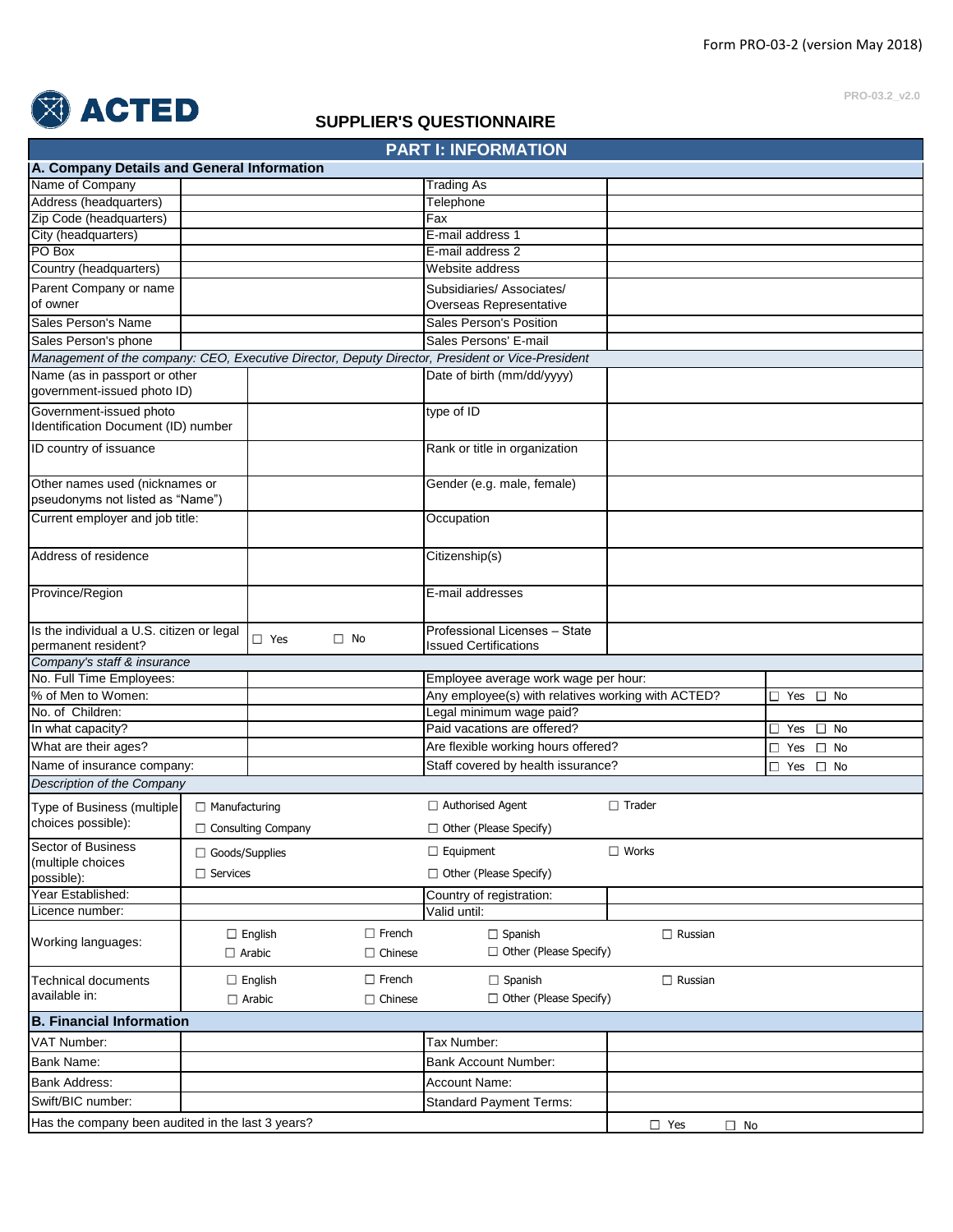| Please attach a copy of the company's most recent Annual or Audited Financial Report |                                                   |       | $\Box$ Attached |       |      |  |  |  |
|--------------------------------------------------------------------------------------|---------------------------------------------------|-------|-----------------|-------|------|--|--|--|
|                                                                                      | Annual Value of Total Sales for the last 3 Years: |       |                 |       |      |  |  |  |
| Year:                                                                                | USD:                                              | Year: | USD:            | Year: | USD: |  |  |  |
| Annual Value of Export Sales for the last 3 years                                    |                                                   |       |                 |       |      |  |  |  |
| Year:                                                                                | USD.                                              | Year: | USD:            | Year: | USD: |  |  |  |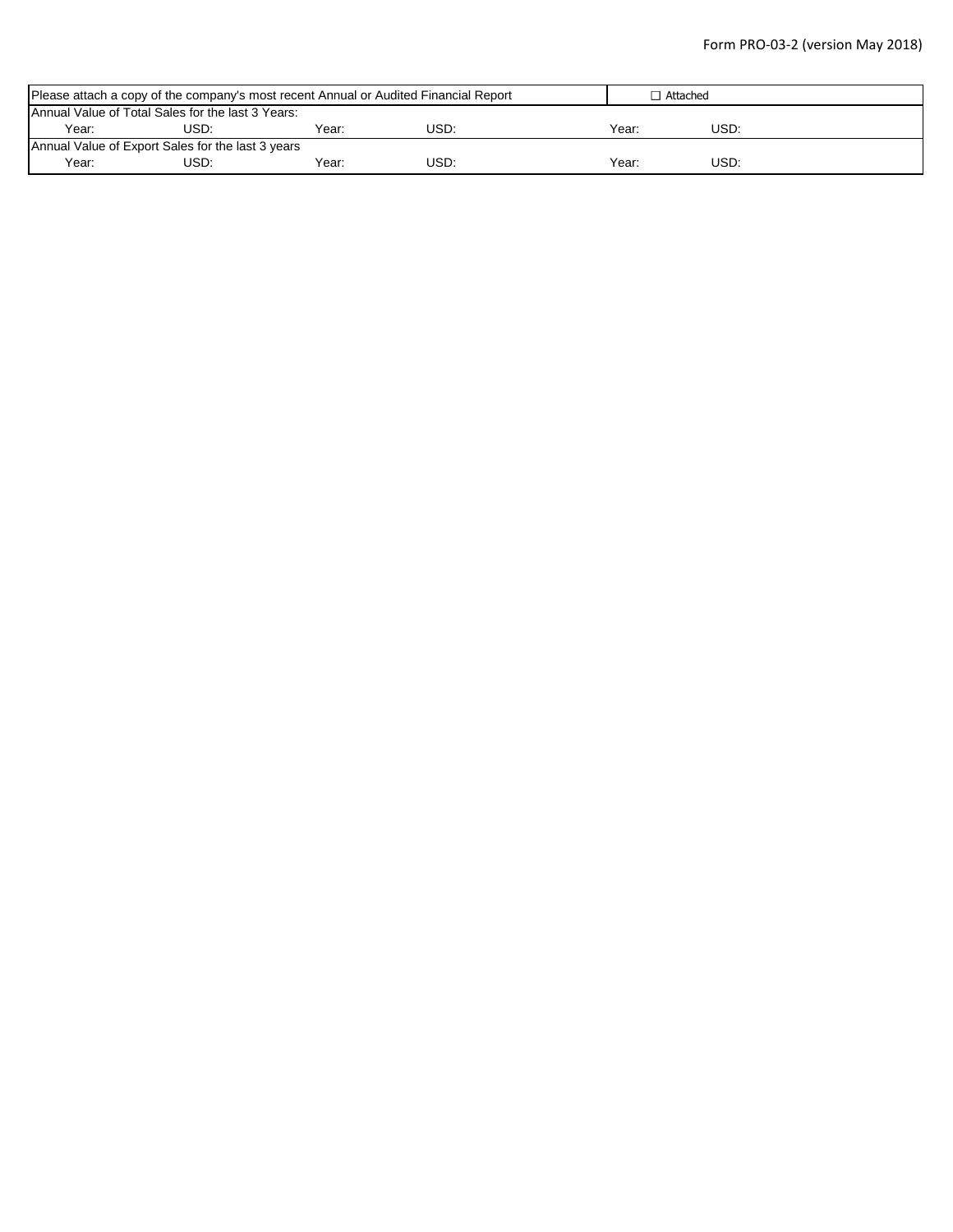|                | <b>C.</b> Experience                                                                       |                                                                                                              |  |                 |                                                                                                                                                                                                                                                                                    |                            |               |                            |  |
|----------------|--------------------------------------------------------------------------------------------|--------------------------------------------------------------------------------------------------------------|--|-----------------|------------------------------------------------------------------------------------------------------------------------------------------------------------------------------------------------------------------------------------------------------------------------------------|----------------------------|---------------|----------------------------|--|
|                |                                                                                            |                                                                                                              |  |                 | Companie's recent business with ACTED and/or other International Aid Agencies or United Nations Agencies:                                                                                                                                                                          |                            |               |                            |  |
|                | Organisation                                                                               | Contact person                                                                                               |  | Phone/E-mail    | Goods/Works/Services<br>Value (USD)                                                                                                                                                                                                                                                |                            | Year          | Destination                |  |
| $\mathbf{1}$   |                                                                                            |                                                                                                              |  |                 |                                                                                                                                                                                                                                                                                    |                            |               |                            |  |
| $\overline{c}$ |                                                                                            |                                                                                                              |  |                 |                                                                                                                                                                                                                                                                                    |                            |               |                            |  |
| 3              |                                                                                            |                                                                                                              |  |                 |                                                                                                                                                                                                                                                                                    |                            |               |                            |  |
| $\overline{4}$ |                                                                                            |                                                                                                              |  |                 |                                                                                                                                                                                                                                                                                    |                            |               |                            |  |
| 5              |                                                                                            |                                                                                                              |  |                 |                                                                                                                                                                                                                                                                                    |                            |               |                            |  |
|                |                                                                                            | What is your company's main area of expertise?                                                               |  |                 |                                                                                                                                                                                                                                                                                    |                            |               |                            |  |
|                |                                                                                            | What is your company's business coverage area?                                                               |  | $\Box$ National | $\Box$ Restricted to (specify locations):                                                                                                                                                                                                                                          |                            |               |                            |  |
|                | managed projects in the last 3 years?                                                      | To which countries has your company exported and/or                                                          |  |                 |                                                                                                                                                                                                                                                                                    |                            |               |                            |  |
|                |                                                                                            | Provide any other information that demonstrates your<br>company's qualifications and experience (eg. awards) |  |                 |                                                                                                                                                                                                                                                                                    |                            |               |                            |  |
|                |                                                                                            | List any national or international Trade/Professional<br>Organisations of which your company is a member     |  |                 |                                                                                                                                                                                                                                                                                    |                            |               |                            |  |
|                | <b>D. Technical Capability</b>                                                             |                                                                                                              |  |                 |                                                                                                                                                                                                                                                                                    |                            |               |                            |  |
|                | Type of Quality Assurance Certificate                                                      |                                                                                                              |  |                 |                                                                                                                                                                                                                                                                                    |                            |               | $\Box$ Attached            |  |
|                | Type of Certification/Qualification Documents                                              |                                                                                                              |  |                 |                                                                                                                                                                                                                                                                                    |                            |               | $\Box$ Attached            |  |
|                | International Offices/Representation                                                       |                                                                                                              |  |                 |                                                                                                                                                                                                                                                                                    |                            |               |                            |  |
| 1)             |                                                                                            | List below up to 10 of the core Goods and/or Services your company sells:                                    |  | 6)              |                                                                                                                                                                                                                                                                                    |                            |               |                            |  |
| 2)<br>3)       |                                                                                            |                                                                                                              |  | 7)<br>8)        |                                                                                                                                                                                                                                                                                    |                            |               |                            |  |
| 4)             |                                                                                            |                                                                                                              |  | 9)              |                                                                                                                                                                                                                                                                                    |                            |               |                            |  |
| 5)             |                                                                                            |                                                                                                              |  | 10)             |                                                                                                                                                                                                                                                                                    |                            |               |                            |  |
|                |                                                                                            |                                                                                                              |  |                 | List the main assets of your company (trucks & heavy machines, heavy & valuable equipment, premises & warehouses, production sites etc.)                                                                                                                                           |                            |               |                            |  |
| 1)<br>2)       |                                                                                            | 6)<br>7)                                                                                                     |  |                 |                                                                                                                                                                                                                                                                                    |                            |               |                            |  |
| 3)             |                                                                                            |                                                                                                              |  | 8)              |                                                                                                                                                                                                                                                                                    |                            |               |                            |  |
| 4)             |                                                                                            |                                                                                                              |  | 9)              |                                                                                                                                                                                                                                                                                    |                            |               |                            |  |
| 5)             |                                                                                            |                                                                                                              |  | 10)             |                                                                                                                                                                                                                                                                                    |                            |               |                            |  |
|                | E. Miscellaneous<br>Does your company have an Environmental Policy? (Yes/No)<br>$\Box$ Yes |                                                                                                              |  |                 |                                                                                                                                                                                                                                                                                    |                            |               |                            |  |
|                |                                                                                            | Does your company have an Ethical Trading Policy? (Yes/No)                                                   |  |                 |                                                                                                                                                                                                                                                                                    |                            |               | $\Box$ No                  |  |
|                |                                                                                            |                                                                                                              |  |                 |                                                                                                                                                                                                                                                                                    | $\Box$ Yes<br>$\square$ No |               |                            |  |
|                |                                                                                            | Does your company have an Anti-terrorist Policy? (Yes/No)                                                    |  |                 |                                                                                                                                                                                                                                                                                    |                            | $\square$ Yes | $\Box$ No                  |  |
|                |                                                                                            |                                                                                                              |  |                 | Is your company compliant with the EU General Data Protection Regulation (or equivalent)? (Yes/No)                                                                                                                                                                                 |                            | $\Box$ Yes    | $\square$ No               |  |
|                |                                                                                            | If you answered yes to the above two questions, please attach copies of your policy:                         |  |                 |                                                                                                                                                                                                                                                                                    |                            |               | $\Box$ Attached            |  |
|                |                                                                                            |                                                                                                              |  |                 | Has your company ever been bankrupt, or is in the process of being wound up, having its affairs administered by the courts, has<br>entered into an arrangement with creditors, has suspended business activities, is the subject of proceedings concerning these                   |                            |               | $\Box$ Yes<br>$\square$ No |  |
|                | If you answered yes,                                                                       |                                                                                                              |  |                 | matters, or is in any analogous situation arising from a similar procedure provided for in national law?                                                                                                                                                                           |                            |               |                            |  |
|                | please provide details:                                                                    |                                                                                                              |  |                 |                                                                                                                                                                                                                                                                                    |                            |               |                            |  |
| judicata?      |                                                                                            |                                                                                                              |  |                 | Has your company ever been convicted of an offence concerning its professional conduct by a judgment which as force of res                                                                                                                                                         |                            |               | $\Box$ Yes<br>$\Box$ No    |  |
|                | If you answered yes,<br>please provide details:                                            |                                                                                                              |  |                 |                                                                                                                                                                                                                                                                                    |                            |               |                            |  |
|                |                                                                                            | Has your company ever been guilty of grave professional misconduct proven by other menas?                    |  |                 |                                                                                                                                                                                                                                                                                    |                            |               | $\Box$ Yes<br>$\Box$ No    |  |
|                | If you answered yes,<br>please provide details:                                            |                                                                                                              |  |                 |                                                                                                                                                                                                                                                                                    |                            |               |                            |  |
|                | is to be performed?                                                                        |                                                                                                              |  |                 | Has your company ever not fulfilled its obligations relating to the payment of social security contributions, or the payment of taxes in<br>accordance with the law of the country in which it is established, or with those of France, or those of the country where the contract |                            |               | $\Box$ Yes<br>$\Box$ No    |  |
|                | If you answered yes,<br>please provide details:                                            |                                                                                                              |  |                 |                                                                                                                                                                                                                                                                                    |                            |               |                            |  |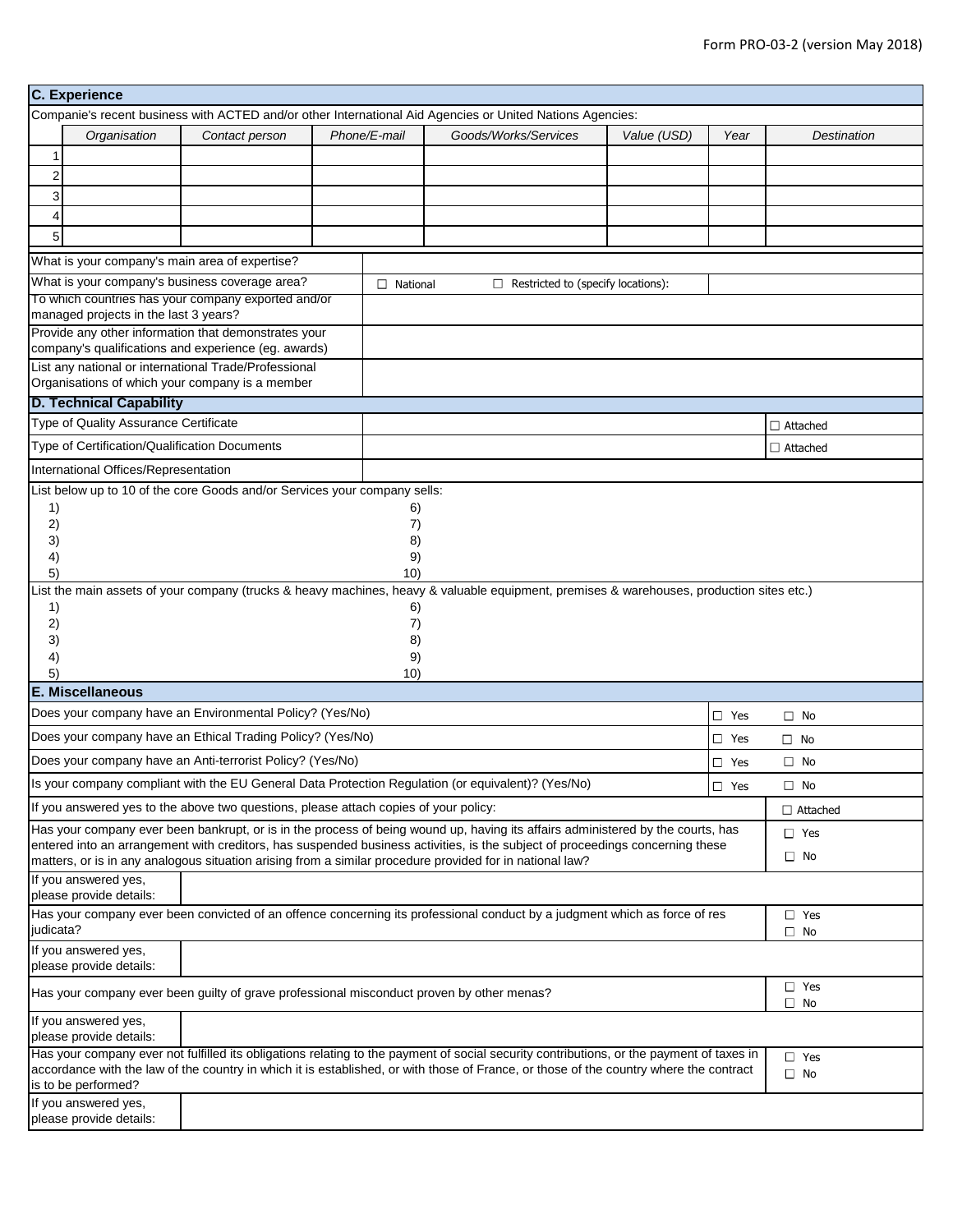| Has your company ever been the subject of a judgement which has the force of res judicata for fraud, corruption, involvment in a | □ Yes        |  |  |  |  |  |
|----------------------------------------------------------------------------------------------------------------------------------|--------------|--|--|--|--|--|
| criminal organisation or any other illegal activity?                                                                             | $\square$ No |  |  |  |  |  |
| If you answered yes,<br>please provide details:                                                                                  |              |  |  |  |  |  |
| Has your company ever been declared to be in serious breach of contract for failure to comply with its contractual obligations,  | □ Yes        |  |  |  |  |  |
| following another procurement procedure or grant award procedure financed by a donor country?                                    | ⊐ No         |  |  |  |  |  |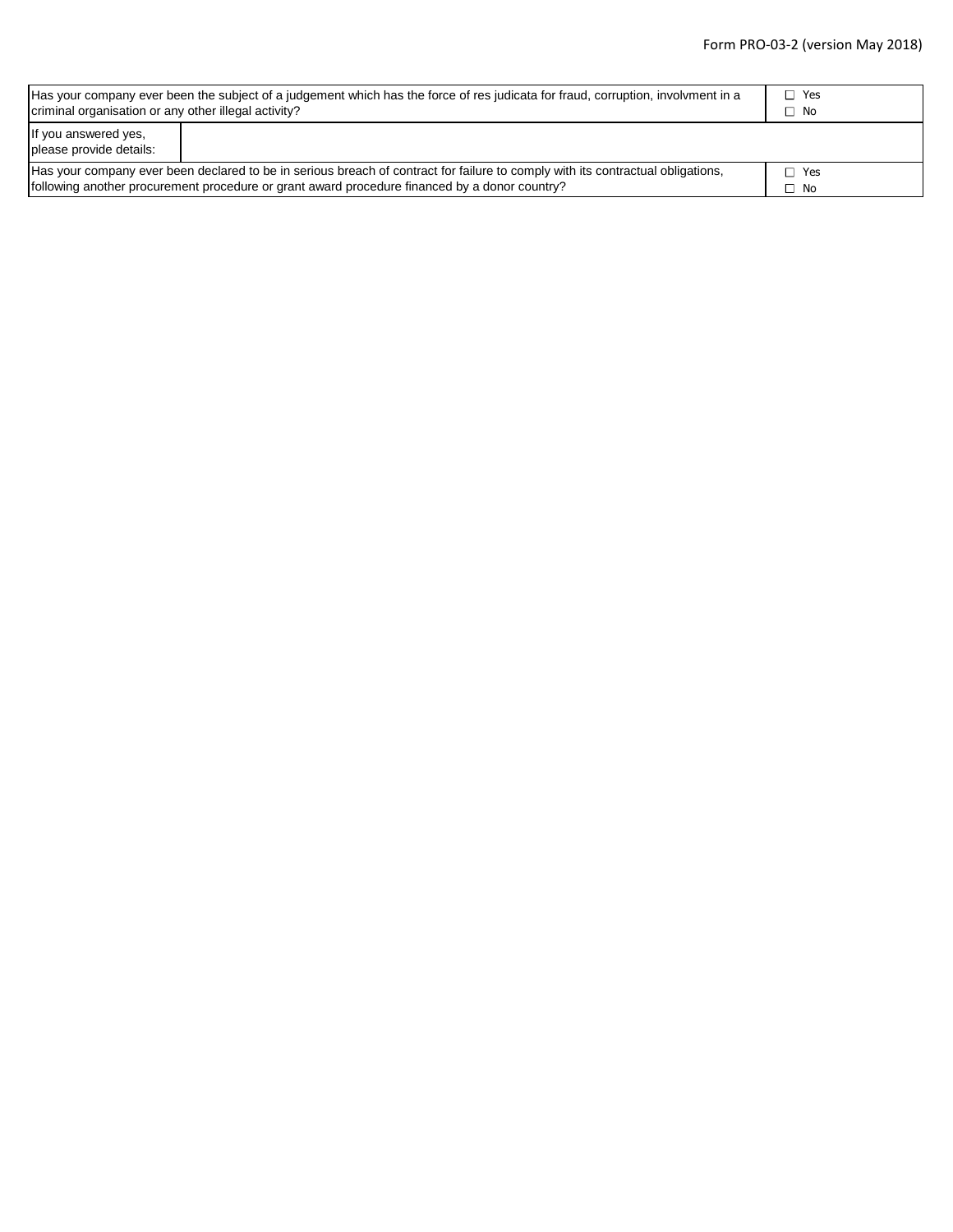|                                                                                                                                                                                                                                  | If you answered yes,<br>please provide details:                                                                                                                                                                    |  |                 |                      |            |                               |                                              |                                                           |       |                                                                                                                                                                                                                                                                                                                                                                                                                                                                      |  |
|----------------------------------------------------------------------------------------------------------------------------------------------------------------------------------------------------------------------------------|--------------------------------------------------------------------------------------------------------------------------------------------------------------------------------------------------------------------|--|-----------------|----------------------|------------|-------------------------------|----------------------------------------------|-----------------------------------------------------------|-------|----------------------------------------------------------------------------------------------------------------------------------------------------------------------------------------------------------------------------------------------------------------------------------------------------------------------------------------------------------------------------------------------------------------------------------------------------------------------|--|
| Has your company ever been declared to be in serious breach of contract for failure to comply with its contractual obligations,<br>following another procurement procedure or grant award procedure financed by a donor country? |                                                                                                                                                                                                                    |  |                 |                      |            |                               |                                              | $\Box$ Yes<br>$\square$ No                                |       |                                                                                                                                                                                                                                                                                                                                                                                                                                                                      |  |
|                                                                                                                                                                                                                                  | If you answered yes,<br>please provide details:                                                                                                                                                                    |  |                 |                      |            |                               |                                              |                                                           |       |                                                                                                                                                                                                                                                                                                                                                                                                                                                                      |  |
|                                                                                                                                                                                                                                  | Has your company ever been in any dispute with any Governement Agency, the United Nations, or International Aid Organisations<br>(including ACTED)?                                                                |  |                 |                      |            |                               |                                              |                                                           |       | $\square$ Yes<br>$\Box$ No                                                                                                                                                                                                                                                                                                                                                                                                                                           |  |
|                                                                                                                                                                                                                                  | If you answered yes,<br>please provide details:                                                                                                                                                                    |  |                 |                      |            |                               |                                              |                                                           |       |                                                                                                                                                                                                                                                                                                                                                                                                                                                                      |  |
|                                                                                                                                                                                                                                  | Do you agree with terms of payment of 30 days?                                                                                                                                                                     |  |                 | $\Box$ Yes $\Box$ No |            | your office?                  |                                              | Do you accept visit of ACTED staff & external auditors to |       | $\Box$ Yes $\Box$ No                                                                                                                                                                                                                                                                                                                                                                                                                                                 |  |
|                                                                                                                                                                                                                                  |                                                                                                                                                                                                                    |  |                 |                      |            | <b>PART II: CERTIFICATION</b> |                                              |                                                           |       |                                                                                                                                                                                                                                                                                                                                                                                                                                                                      |  |
|                                                                                                                                                                                                                                  | Anti-Money Laundering, Data Protection, and against Sexual Exploitation.<br>(available on https://www.acted.org/en/about-us/values-and-policies/code-of-conduct-and-policies/ and on request at any ACTED office). |  |                 |                      |            |                               |                                              |                                                           |       | I, the undersigned warrant that the information provided in this form is correct, and in the event of changes, details will be provided to ACTED as<br>soon as possible in writing. I also understand that ACTED does not do business with companies, or any affiliates or subsidiaries, which engage in<br>any practices that are in breach of ACTED policies for Child Protection, Conflict of Interest Prevention, Anti-fraud & Anti-Corruption, Anti-terrorism & |  |
| Name:                                                                                                                                                                                                                            |                                                                                                                                                                                                                    |  |                 |                      |            | Date:                         |                                              |                                                           |       |                                                                                                                                                                                                                                                                                                                                                                                                                                                                      |  |
|                                                                                                                                                                                                                                  | <b>Title/Position</b>                                                                                                                                                                                              |  |                 |                      |            | Place:                        |                                              |                                                           |       |                                                                                                                                                                                                                                                                                                                                                                                                                                                                      |  |
|                                                                                                                                                                                                                                  | E-mail address (for                                                                                                                                                                                                |  |                 |                      |            | Signature:                    |                                              |                                                           |       |                                                                                                                                                                                                                                                                                                                                                                                                                                                                      |  |
|                                                                                                                                                                                                                                  | contact for verification                                                                                                                                                                                           |  |                 |                      |            |                               |                                              |                                                           |       |                                                                                                                                                                                                                                                                                                                                                                                                                                                                      |  |
|                                                                                                                                                                                                                                  | purposes):<br>Phone number (for                                                                                                                                                                                    |  |                 |                      |            | Company Stamp:                |                                              |                                                           |       |                                                                                                                                                                                                                                                                                                                                                                                                                                                                      |  |
|                                                                                                                                                                                                                                  | contact for verification                                                                                                                                                                                           |  |                 |                      |            |                               |                                              |                                                           |       |                                                                                                                                                                                                                                                                                                                                                                                                                                                                      |  |
|                                                                                                                                                                                                                                  | purposes):                                                                                                                                                                                                         |  |                 |                      |            |                               |                                              |                                                           |       |                                                                                                                                                                                                                                                                                                                                                                                                                                                                      |  |
|                                                                                                                                                                                                                                  | <b>Check list of supporting documents</b>                                                                                                                                                                          |  |                 |                      |            |                               |                                              |                                                           |       | For ACTED use only                                                                                                                                                                                                                                                                                                                                                                                                                                                   |  |
| $\vert$ 1)                                                                                                                                                                                                                       | <b>Trading license</b>                                                                                                                                                                                             |  |                 |                      |            | $\Box$ Attached               | $\Box$ N/A                                   | $\Box$ Checked                                            |       |                                                                                                                                                                                                                                                                                                                                                                                                                                                                      |  |
| 2)<br>VAT registration/tax clearance certificate                                                                                                                                                                                 |                                                                                                                                                                                                                    |  |                 | $\Box$ Attached      | $\Box$ N/A | $\Box$ Checked                |                                              |                                                           |       |                                                                                                                                                                                                                                                                                                                                                                                                                                                                      |  |
| Company profile<br> 3)                                                                                                                                                                                                           |                                                                                                                                                                                                                    |  |                 | $\Box$ Attached      | $\Box$ N/A | $\Box$ Checked                |                                              |                                                           |       |                                                                                                                                                                                                                                                                                                                                                                                                                                                                      |  |
| 4)                                                                                                                                                                                                                               | Proof of trading/dealership/agent                                                                                                                                                                                  |  |                 |                      |            | $\Box$ Attached               | $\Box$ N/A                                   | $\Box$ Checked                                            |       |                                                                                                                                                                                                                                                                                                                                                                                                                                                                      |  |
| $\vert 5)$                                                                                                                                                                                                                       | Evidence of similar contracts                                                                                                                                                                                      |  |                 |                      |            | $\Box$ Attached               | $\Box$ N/A                                   | $\Box$ Checked                                            |       |                                                                                                                                                                                                                                                                                                                                                                                                                                                                      |  |
| 6)                                                                                                                                                                                                                               | References                                                                                                                                                                                                         |  |                 |                      |            | $\Box$ Attached               | $\Box$ N/A                                   | $\Box$ Checked                                            |       |                                                                                                                                                                                                                                                                                                                                                                                                                                                                      |  |
| (7)                                                                                                                                                                                                                              | Particulars of CEO and key personnel                                                                                                                                                                               |  |                 |                      |            | $\Box$ Attached               | $\Box N/A$                                   | $\Box$ Checked                                            |       |                                                                                                                                                                                                                                                                                                                                                                                                                                                                      |  |
| 8)                                                                                                                                                                                                                               | Articles of Association & Certificate of incorporation                                                                                                                                                             |  |                 |                      |            | $\Box$ Attached               | $\Box$ N/A                                   | $\Box$ Checked                                            |       |                                                                                                                                                                                                                                                                                                                                                                                                                                                                      |  |
| 9)                                                                                                                                                                                                                               | Financial statements (latest)                                                                                                                                                                                      |  |                 |                      |            | $\Box$ Attached               | $\Box$ N/A                                   | $\Box$ Checked                                            |       |                                                                                                                                                                                                                                                                                                                                                                                                                                                                      |  |
| 10)                                                                                                                                                                                                                              | Other (specify):                                                                                                                                                                                                   |  |                 |                      |            | $\Box$ Attached               | $\Box$ N/A                                   | $\Box$ Checked                                            |       |                                                                                                                                                                                                                                                                                                                                                                                                                                                                      |  |
|                                                                                                                                                                                                                                  |                                                                                                                                                                                                                    |  |                 |                      |            |                               | <b>PART III: ASSESSMENT (ACTED use only)</b> |                                                           |       |                                                                                                                                                                                                                                                                                                                                                                                                                                                                      |  |
|                                                                                                                                                                                                                                  | <b>Assessors</b>                                                                                                                                                                                                   |  |                 |                      |            |                               |                                              |                                                           |       |                                                                                                                                                                                                                                                                                                                                                                                                                                                                      |  |
|                                                                                                                                                                                                                                  | Name & Title of Assessing ACTED Staff:                                                                                                                                                                             |  |                 |                      |            |                               |                                              |                                                           |       |                                                                                                                                                                                                                                                                                                                                                                                                                                                                      |  |
| 1)                                                                                                                                                                                                                               | 3)                                                                                                                                                                                                                 |  |                 |                      |            |                               |                                              |                                                           |       |                                                                                                                                                                                                                                                                                                                                                                                                                                                                      |  |
| $\overline{2}$                                                                                                                                                                                                                   | 4)                                                                                                                                                                                                                 |  |                 |                      |            |                               |                                              |                                                           |       |                                                                                                                                                                                                                                                                                                                                                                                                                                                                      |  |
|                                                                                                                                                                                                                                  | Findings of Vendor's assessment:                                                                                                                                                                                   |  |                 |                      |            |                               |                                              |                                                           |       |                                                                                                                                                                                                                                                                                                                                                                                                                                                                      |  |
|                                                                                                                                                                                                                                  |                                                                                                                                                                                                                    |  |                 |                      |            |                               |                                              |                                                           |       |                                                                                                                                                                                                                                                                                                                                                                                                                                                                      |  |
|                                                                                                                                                                                                                                  | Vendor's office/ warehouse / works site visited?<br>Date:<br>$\Box$ Yes<br>$\Box$ No                                                                                                                               |  |                 |                      |            |                               |                                              |                                                           |       |                                                                                                                                                                                                                                                                                                                                                                                                                                                                      |  |
|                                                                                                                                                                                                                                  | Findings of Site Visit / Works Visit / Consultation with References:                                                                                                                                               |  |                 |                      |            |                               |                                              |                                                           |       |                                                                                                                                                                                                                                                                                                                                                                                                                                                                      |  |
|                                                                                                                                                                                                                                  |                                                                                                                                                                                                                    |  |                 |                      |            |                               |                                              |                                                           |       |                                                                                                                                                                                                                                                                                                                                                                                                                                                                      |  |
| <b>Decision</b>                                                                                                                                                                                                                  |                                                                                                                                                                                                                    |  |                 |                      |            |                               |                                              |                                                           |       |                                                                                                                                                                                                                                                                                                                                                                                                                                                                      |  |
|                                                                                                                                                                                                                                  | $\Box$ To be included in ACTED Database                                                                                                                                                                            |  | $\Box$ Rejected |                      | Reason:    |                               |                                              |                                                           | Date: |                                                                                                                                                                                                                                                                                                                                                                                                                                                                      |  |
|                                                                                                                                                                                                                                  |                                                                                                                                                                                                                    |  |                 |                      |            |                               |                                              |                                                           |       |                                                                                                                                                                                                                                                                                                                                                                                                                                                                      |  |